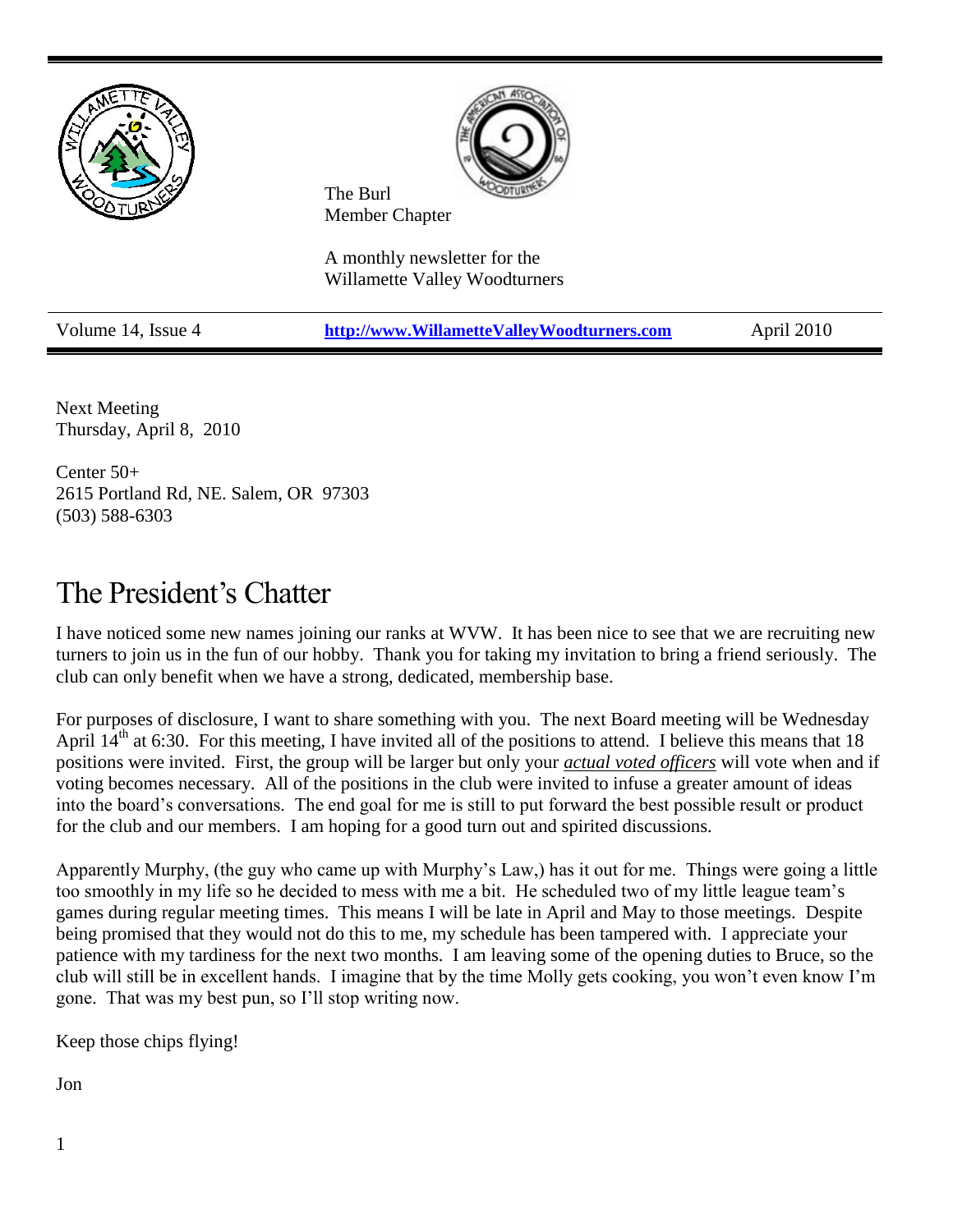# Club Business

Current & Upcoming Events

April (Thursday, April 8, 2010)



MOLLY WINTON was introduced to woodturning while in high school. A pottery class introduced her to the form and design which became the foundation for embellishment of her turning, be it branding, pyrography, coloring, texturing or carving. The inspiration for her design is Native American and prehistoric art. Go to [www.turningmaven.com](http://www.turningmaven.com/) to see more examples of her work.

-------------------------------------

May (Thursday, May 13, 2010)



**Larry Miller** is the president of Woodturners of Olympia. He is a professional turner offering woodturning classes for groups, individuals or youth. He also does custom, production woodturning spindle work to order, as well as detailed repair work on everything from spinning wheels to antique chairs and tables.

At the May meeting he will demonstrate his method of turning boxes without sanding. Larry is going to turn a Capitol Dome Box for us that will be featured in the May issue of Woodturning Design.

June (Thursday, June 10, 2010) **JIM HALL** will make a presentation on carving and flutes on turned shapes.

July (Thursday, July 8, 2010) **PHIL LAPP** will make a presentation on turning a bowl with the lid from the core.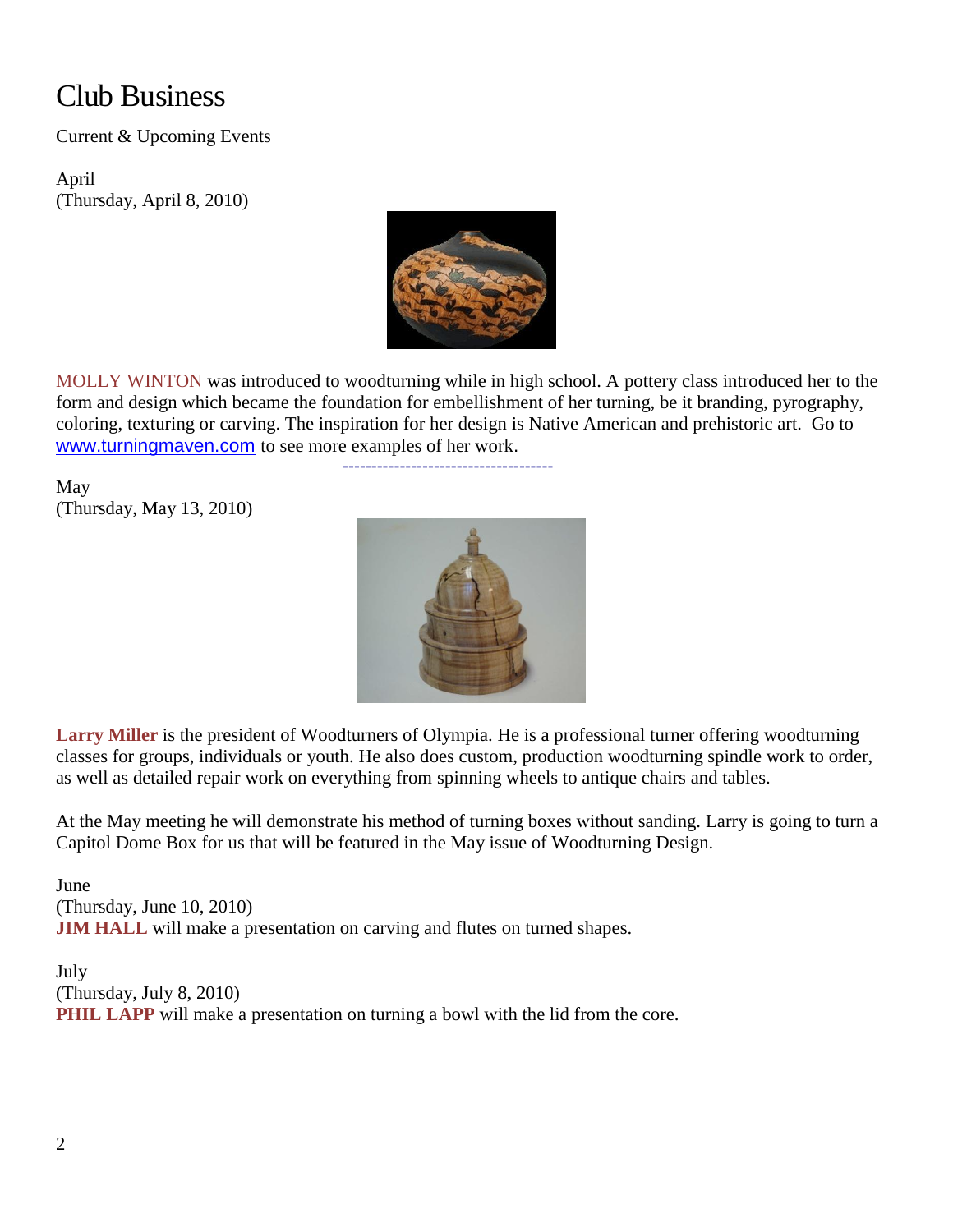Post meeting note: *From the March Meeting, a letter from Eric Lofstom*

Dear Willamette Valley Woodturners,

Thank you very much for the opportunity to demonstrate Woodturning Basics for your club. I truly had a great time meeting members of your club and sharing a bit of my experience with those attending the demo. I also want to thank you for your hospitality and warm welcome. Many club members went out of their way to make sure my needs as a demonstrator were met. Questions and comments showed thought and were pertinent to the demo as well.

I will keep you up to date with progress on tools (the large skew) and jigs which are in various stages of development. Please drop me a line through email or in my website's guestbook if you would like to share your thoughts or questions.

Thanks again for making my first visit to the Willamette Valley Woodturners a memorable one. I look forward to visiting your club again in the future.

Sincerely, Eric Lofstom **[eric@ericlofstrom.com](mailto:eric@ericlofstrom.com)**

## Membership Rewards (available to club members only)

## *LIBRARY*

A friendly reminder to members with books and /or videos checked out from the library. Please return them at this next meeting.

## *Wood Gathering*

Sign-up sheets will be available to indicate your availability to help with wood gathering. Anyone who learns of a tree or log that is available to the club should notify Jerry Lelack (503 510-1577) or Bob Hutchinson (503 508-3279). The intent is to gather wood, process it to usable pieces, store it at the home of Terry Gerros', and then make it available to members. Terry can be reached at 503 580-5013.

From Terry....People need to come get some of the wood that is being stored here. There is English walnut, chinaberry, black locust, birch and cherry. First come, first choice. You are invited to come anytime M-F between 9-5pm, Saturday 9-5pm. The wood pile is continuing to grow so please come and take your share. Drive behind the clinic and take as much as you like, cherry pick, be greedy, but come and get some wood. Those of you bringing wood....Call and schedule the drop off with me before you arrive. Remember this storage is for harvested wood only. Do not under any circumstances bring wood from your wood pile and leave at my place.

Terry Gerros is currently selling turning blanks for a friend. The blocks are at wholesale price or below and consist primarily of figured walnut (both claro and english). The blocks are dried and waxed, ready to turn to the finished product. Also available are stabilized pen blanks (figured maple, speckled maple, myrtlewood, buckeye burl), bottle stoppers (buckeye burl), and spindle stock of varying sizes and types of wood. I do not make a penny on these sales. You are welcome to come see the wood and purchase on Saturdays, please call to make sure I am available.

All bowl blanks are 3" thick give or take a bit, and are both english and claro walnut, some have both types grafted together, lots of fiddleback, marbling. These blocks are cut from gunstock material. Some maple pieces are available. Will be expecting more maple, buckeye burl and myrtlewood in the future.. Pricing is as follows:

4 x 4.....\$2.00 8 x 8.....\$8.00 5 x 5.....\$3.50 9 x 9.....\$10.00 6 x 6.....\$4.50 10 x 10..\$12.00 7 x 7.....\$6.00 11 x 11..\$14.00 I also have the following: Stabilized pen blanks...3/4 x 3/4 x 5 \$2.50 each Bottle stoppers............3/\$1.00

I also have large blocks of figured and spalted maple now available.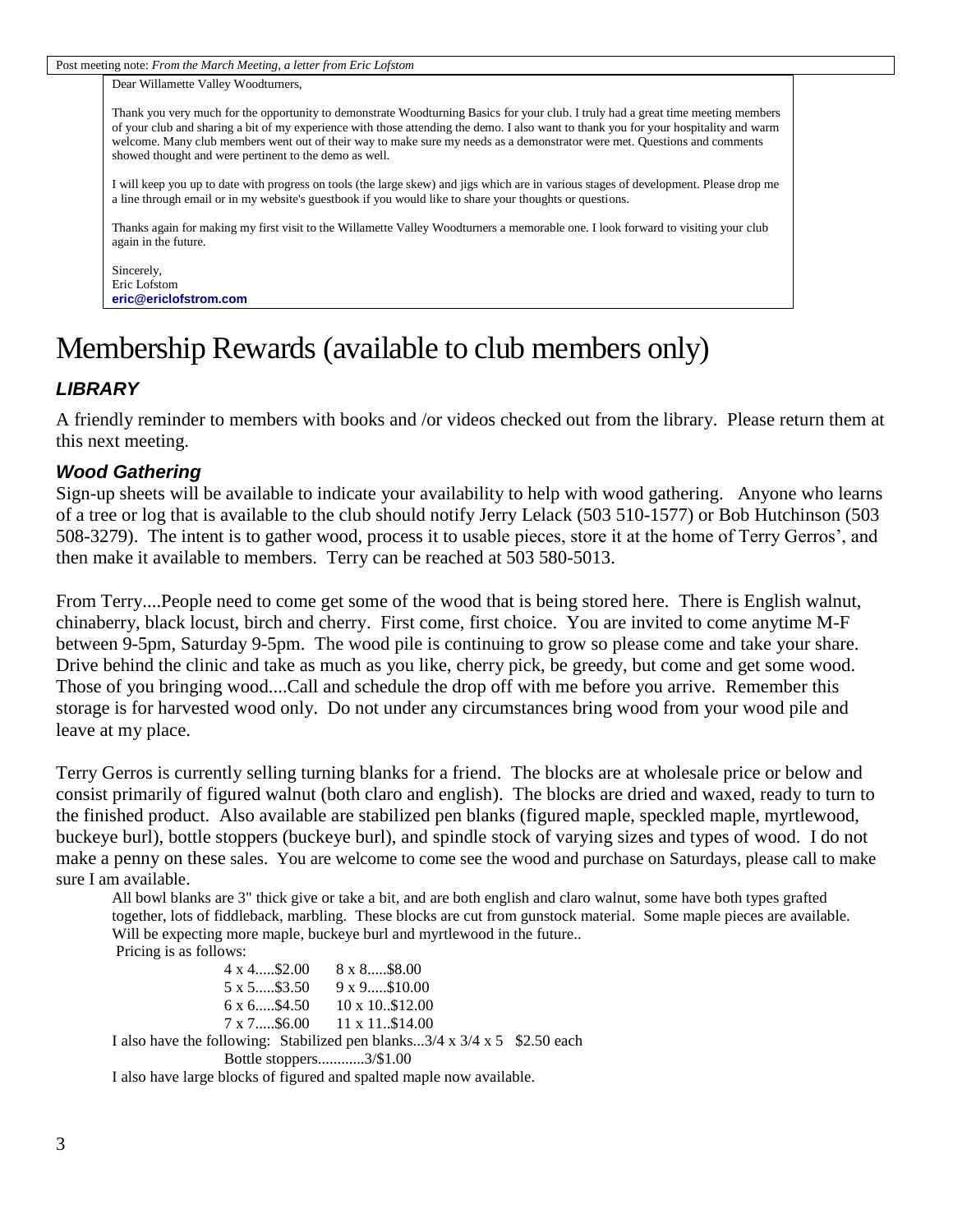## *Workshops / Presentations*

### **MOLLY WINTON** hands on workshop

Molly Winton will give a hands-on workshop on **April 9th from 9:00 AM-4:00 PM**, it will be held at Bruce Stangeby's: 432 Stoneway Dr NW, Salem. The cost is \$95.00. She will show the basics of wood burning and branding, Participants will learn to use the basic equipment, make brands and how to use them to decorate turned objects.



Go to [www.turningmaven.com](http://www.turningmaven.com/) to see more examples of her work.

## ----------------------------------------------------

**Allan Batty** will be at Nick Stagg's shop for a three day class May 17th, 18th., and 19th. Come and learn from one of the few remaining turners who's a Time Served Apprentice and a second generation turner. The class will be structured a little differently this time with everyone working on a specific project each day, for example: boxes one day, platters the next, and bowls the last day. A final Class Project Schedule will be available in a couple of days. With this approach the class has a common goal with everyone doing the same thing...... that way we can all learn from each other. You are encouraged to bring your own tools so you can learn to free hand sharpen from one of the Masters of Woodturning. The cost is \$300, from 8:30 until 4:00 each day. The class size is limited to 6. Contact Nick Stagg.

-----------------------------------------------------

The Woodturners of Vancouver BC are presenting the West Coast Roundup wood turning Symposium for 2010 titled "Creativity in Woodturning" from September  $10 - 12$ , 2010. For more information and a list of demonstrators go to [www.gvwg.ca](http://www.gvwg.ca/) .

## *Supplies*

The club purchases a few supplies in bulk and sells it to members at club cost. We routinely have superglue (\$5), black or brown superglue (\$10) accelerator (\$6) and Anchor Seal (\$10/gal). Recently the club purchased a small supply of half round protractors (\$6) used to measure the angle ground on a tool, HSS rods (\$3)  $\frac{1}{4}$ " x 8" used to make the round skews demonstrated by Bill McCoy at the October meeting, and depth gauge (\$5). Bob Quadros will have the resale items still available at the meeting. Please bring the correct change for the items you want.

## **Club Member Discounts**

From Terry Gerros: The Craft Supply order did not reach the minimum last month. I am more than happy to attempt to place another order in April. If you would like to order some supplies, please have your order in to me by Sunday (March 14) 5 pm. We are very close to filling the order so I would like to close this one out. Email your order to gerrost @yahoo.com

Club members are registered with Klingspor's Woodworking Shop at [www.woodworkingshop.com](http://www.woodworkingshop.com/)or 800- 228-0000, they have your name and will give you a 10% discount.